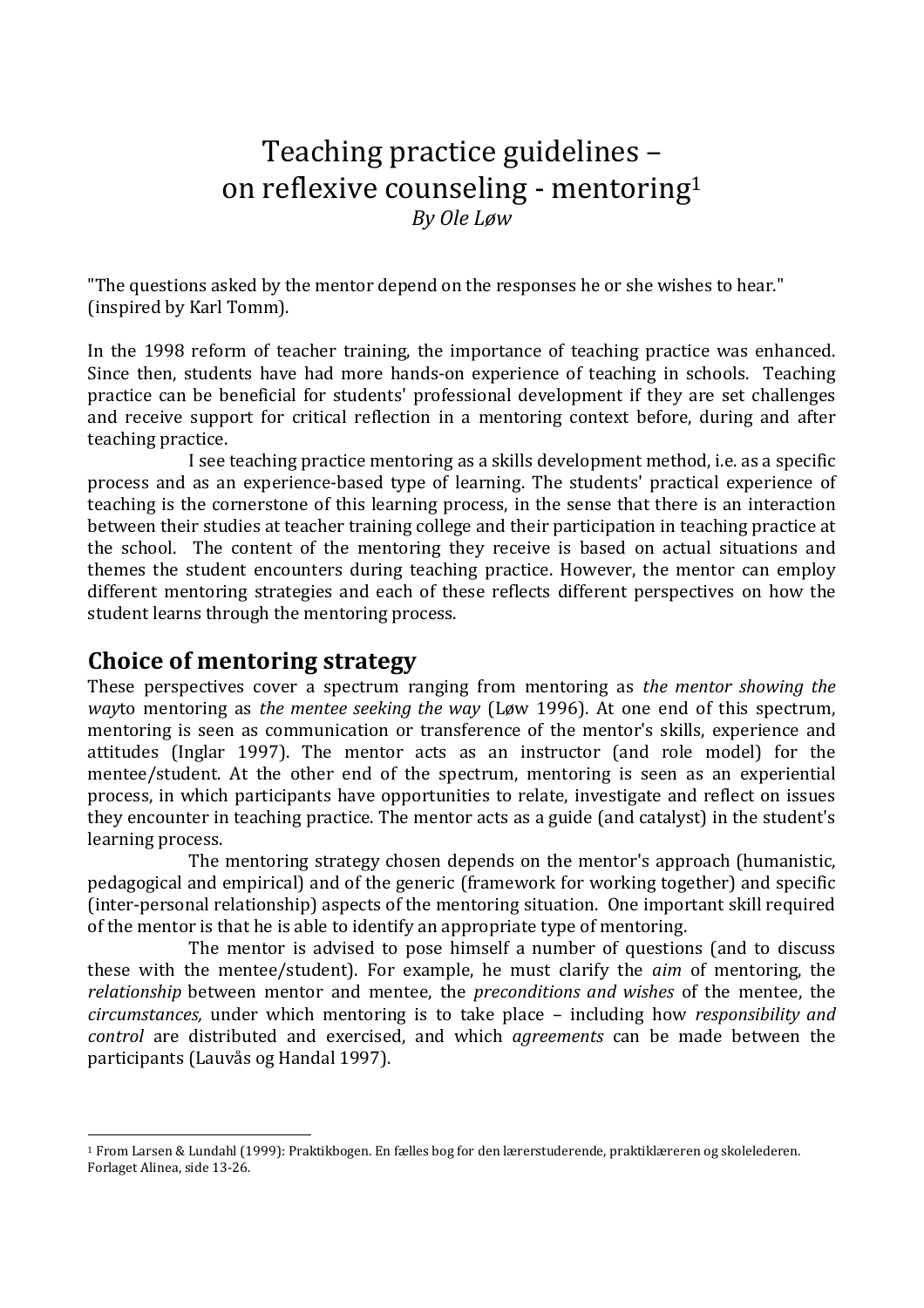In teaching practice the student teacher is involved in three important social relationships: her relationship with the pupils she teaches, her relationship with the teaching practice tutor (training college tutor) and her relationship with fellow students in her teaching practice group. The social interaction inherent in these relationships represents *the experiential and learning dimensions of teaching practice*.

 Mentoring in the teaching practice context has professional orientation. The mentoring aims to develop the mentee's professional skills, and focuses on what motivates action, the relationships between the participants and the effect of the action(s). Learning from the mentoring process can therefore be seen to take place at three levels: the student's specific teaching work, her professional persona and the framework in which she teaches.

*The mentoring situation* between tutor and student is an asymmetrical relationship between the more competent, more experienced teacher and the less competent, less experienced student(s). This is the vertical dimension of the learning gained from teaching practice. Mentoring takes place over an extended period and is based on an agreement, in which general and local preconditions are applied to teaching practice as a discipline, including the fact that teaching practice and mentoring are obligatory parts of teacher training. In teaching practice, the teaching practice tutor (the mentor) is formally responsible for the student's tutoring and professional monitoring. These responsibilities are clearly state in the provision of the relevant executive order's Section 18(1-2), which stipulates that the student must receive advice during and a grade for teaching practice. See Torben Roswall's article: *Advice and grading*).

 Throughout the training, the point of departure for mentoring must be the student's capacity (and wishes) and the mentoring process should result in a *progression* from the more communicative types of mentoring towards more reflexively orientated strategies. This is also suggested in guidelines published by the Danish Ministry of Education. (See www.alinea.dk).

Reciprocal peer coaching between students is also intended to develop students' skills. The dialogue is therefore regulated by means of predetermined and ongoing agreements between the parties. However, the coaching relationship between students is symmetrical as, firstly, their skills are formally at the same level. Secondly, there are no formal control functions and participation is voluntary, and, finally, there is no formal responsibility in reciprocal peer coaching. This is the horizontal dimension of the learning to be gained from teaching practice.

 Bearing in mind the above-mentioned summaries of the two situations, mentoring and coaching (i.e. the vertical and horizontal dimensions, respectively) require different approaches to guidance, can be seen as variations of the same mentoring strategy: reflexive mentoring (Løw 1996). In the following I will focus on describing reciprocal coaching situations between students and includes, by way of conclusion, an explanation of the importance of and perspectives inherent to this type of dialogue and experience-based learning processes.

### **Reflexive mentoring**

Reflexive mentoring is a structured type of interview with a specific framework and regulations. This strategy is assumed to enhance the students' own reflexive and learning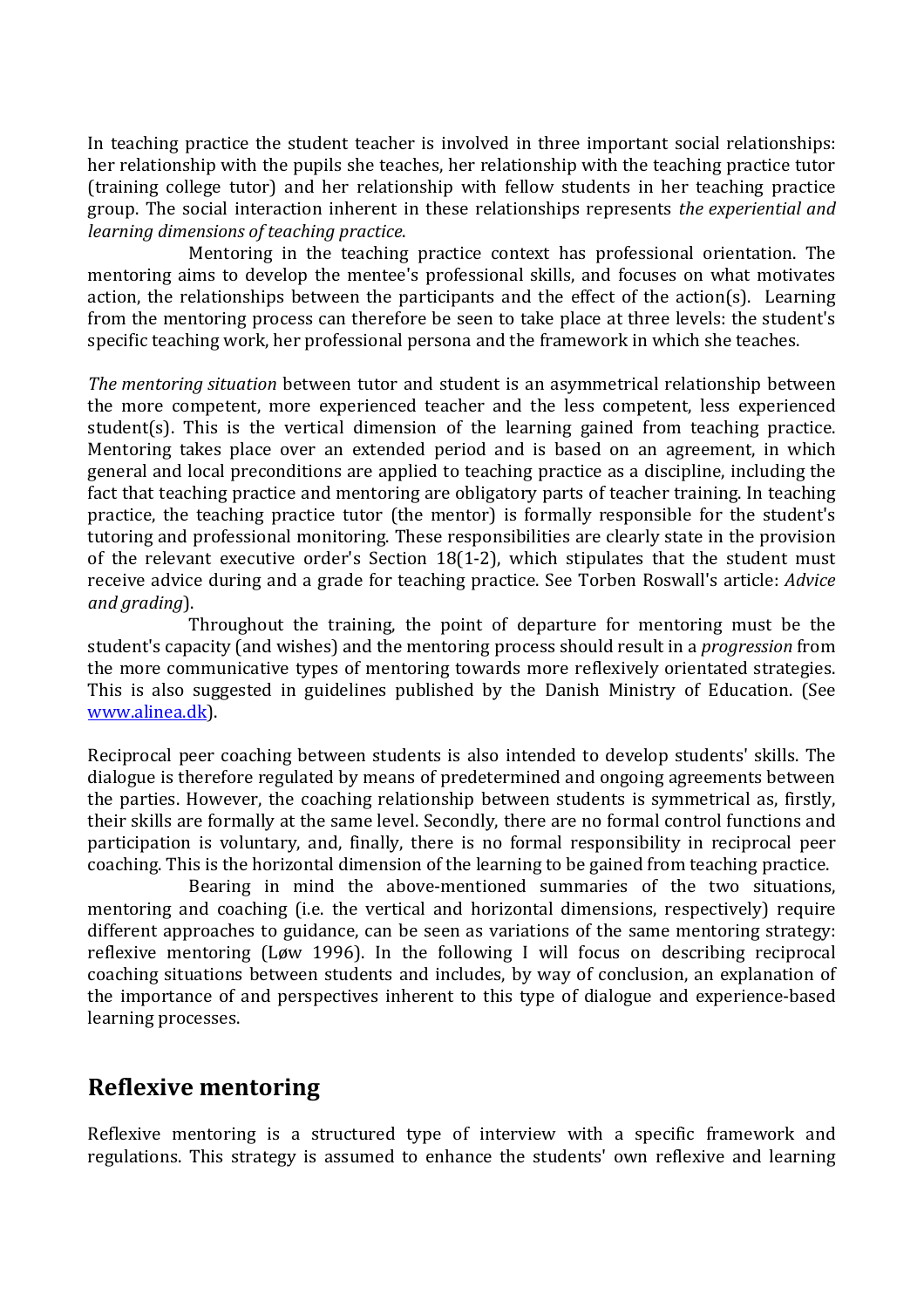processes. Reflexive mentoring is based on an approach to learning which assumes that we achieve learning by means of gaining experience in specific cultural contexts. Another basic assumption is that knowledge is built as a result of the interaction between individuals – i.e. it has a social foundations and is therefore not something static that can simply be transferred from mentor to mentee.

 We can describe reflexive mentoring as a process which provides opportunities for the student to change her perspective on her own reality by means of the mentor's questions and reflexive dialogues. By posing specific questions, the mentor seeks to *comprehend and challenge* the student's understanding of reality. The mentor seeks to invite the implicated parties to reflect on the issues raised and on how they think. In other words, the mentor focuses on the *opportunities for learning* inherent in the issues raised.

My point here is that a successful mentoring dialogue results in a reorganisation of previous experience – the student "reframes" her experience and opens up to a new chapter of or a new perspective on "reality".

Of course, the mentor can try to give the student advice. He can also insist on his own interpretation and understanding. However, such an approach will most often be destructive for the relationship, of which the dialogue is a part. His good intentions will probably only bear fruit if his counterpart (the student) was already willing to adhere to the mentor's ideas. If not, she will somehow end the relationship.

The cornerstones of reflexive mentoring are therefore *active questioning and active listening*. I will return to these in my discussion of the key mentoring skills.

### **Structured interviews between mentor and student**

Reflexive mentoring requires a specific presence, which is structured in accordance with the specific rules that apply to the mentoring dialogue. In other words, *a specific dialogue space* is established, in which communication takes place in accordance with principles other than those characteristic of the coffee bar chat, meeting or planning interview. To the experienced tutor, this may seem artificial and superfluous. The social context would seem to suggest that ordinary everyday form of conversation would suffice. To all intents and purposes the interview might seem to flow well without formal regulations and structure. Firstly, however, an ordinary collegial conversation normally has a different purpose, i.e. to reach an agreement or compromise. An ordinary conversation is solution- and action-orientated. The purpose of reflexive mentoring, however, is to examine an issue with a view to becoming wiser about one's own professional reality. Reflexive mentoring is oriented towards comprehending and learning. Secondly, an ordinary conversation is inevitably marked by patterns of communication which the parties have developed in other contexts. These are not necessarily conducive to active questioning and active listening, or to critical reflection. My point is and my experience dictates therefore that reflection on and during teaching practice requires that mentoring is given as a structured dialogue. Once the structure is integrated, it can of course be adapted to match practical circumstances and participants' wishes.

A mentoring process ideally comprises the following:

• Preparation for mentoring.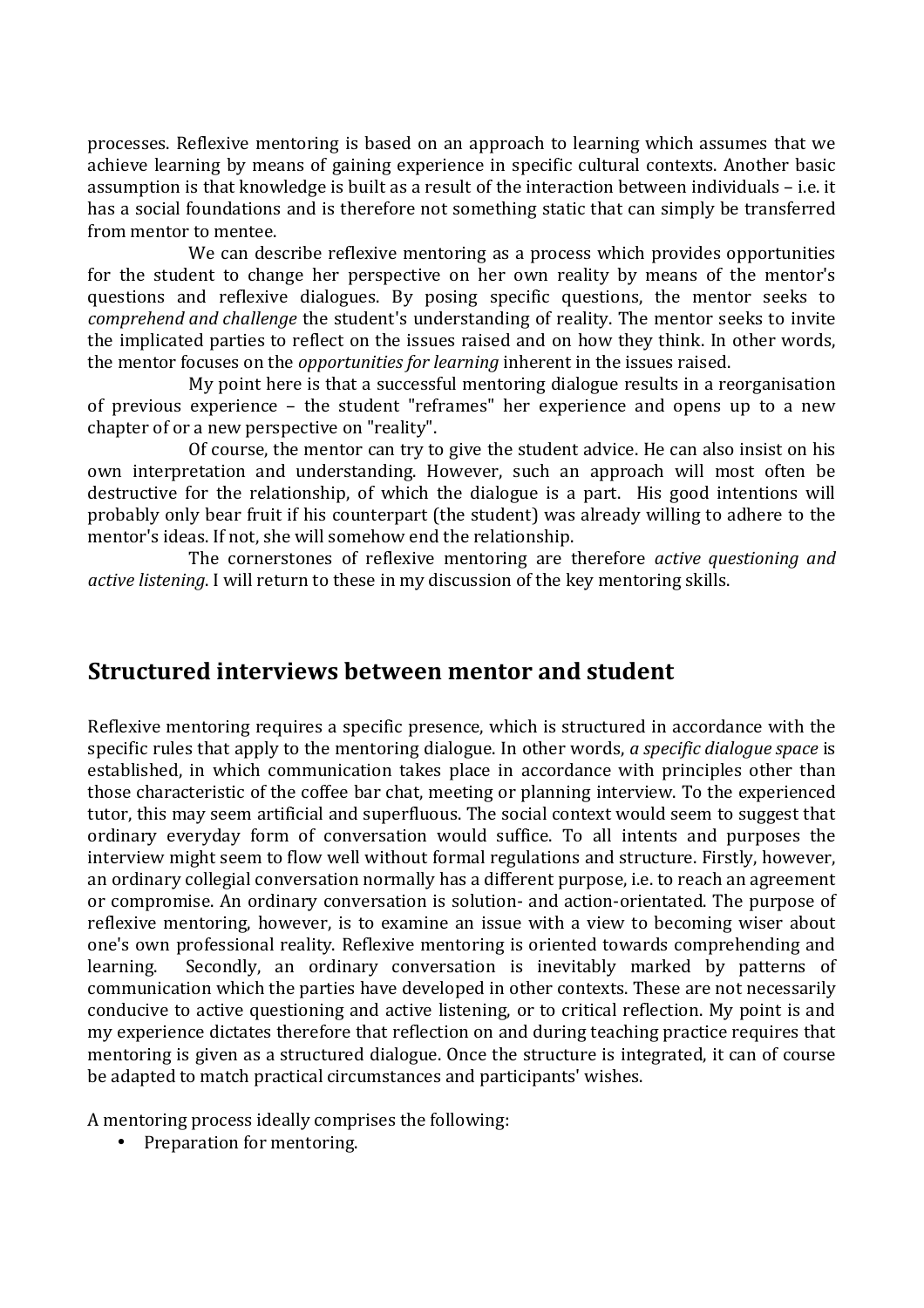- Mentoring before teaching: *pre-mentoring.*
- Performance of the teaching and other teaching activities
- Mentoring after the teaching: *post-mentoring.*
- Subsequent evaluation of the student's/students' experience of teaching practice

One import aspect of preparation is the initial *contact* between the teaching practice mentor and the students.

 It is imperative from the outset that the atmosphere is comfortable, and the mentor is especially responsible for ensuring that the mood is comfortable. He may, for example, find it useful to have considered a number of predictable conditions in advance. For example:

- How will I start the dialogue?
- What can I say about myself and the school?
- What is important for me to ask the students?
- How will I introduce my dilemma, i.e. that I am both the mentor and the students' examiner?

Another important aspect of preparing for the initial dialogue is the *agreement* between the parties. It is imperative that the parties establish agreements between them based on a common understanding of e.g. the mentoring strategies and the intentions of the mentoring process. In my experience, if the parties fail to align their expectations for the aim of mentoring, the mentoring dialogue is disrupted. If, for example, students expect to receive good advice and instructions from the mentor, they will be disappointed by a mentor who aims to coach them to reflect critically over their own actions and their fundamental effects.

 The mentoring perspective must be described as clearly and unequivocally as possible to participants. To this end, it may be useful to distinguish between two different types of mentoring agreement: The introductory contract should include clarification of *the framework agreement*, i.e. goals, means, frameworks, resources, rights and obligations. In connection with both pre and post-mentoring, the participants should make procedural agreements, to manage the mentoring dialogue process. *The procedural agreement* is not a contract that can be drawn up once and for all. It must be adjusted at regular intervals by means of a dialogue about the dialogue – so-called "metacommunication".

 Reflexive mentoring also requires that the participants – especially the mentor – relate to and reflect upon the intentions, implementation and results of the mentoring process. For example, the participants may find it beneficial to discuss the following:

- Choice of mentoring strategy (showing the way seeking the way?)
- Communication principles special rules for the mentoring dialogue
- Mentoring themes how will mentoring content and areas be established?
- Areas on which to focus or pay special attention to (See section on mentoring skills)
- Use of mentoring documentation (see section on structured student peer dialogues).
- Duty of confidentiality what may be talked about outside the mentoring room?

*Pre-mentoring – reflecting on action plans:* Pre-mentoring is conducted on the basis of the students' teaching plans. The aim is to encourage them to reflect over the connection between grounds and actions taken (Lauvås og Handal 1997). In other words, students have to reflect on the whats and hows of teaching and their intentions as these are key issues in the prementoring phase. The mentor will, for example, ask: What are you thinking of doing? What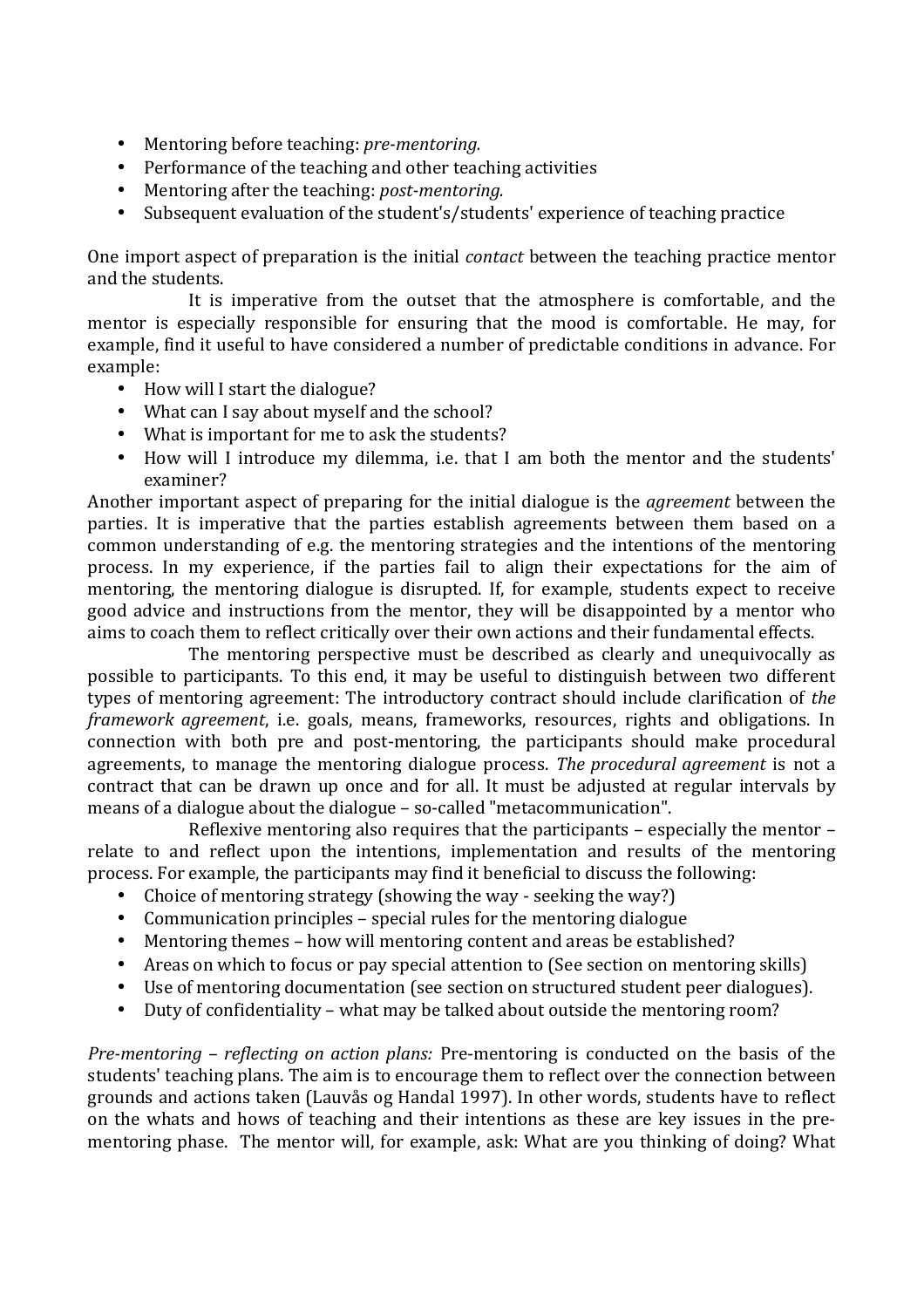will the pupils do? What do you wish to achieve by asking pupils to work in groups? What is the purpose of the theme process?

 I think it is important to think long and hard about pre-mentoring. For example, we have to consider that it takes place while the student is still in the decision-making phase. And pre-mentoring becomes the point of departure for the post-mentoring. It is important to avoid the pre-mentoring becoming a type of joint preparation by mentor and mentee – it should not become more a planning meeting than a pre-mentoring. Pre-mentoring should be concentrated on students' reflections and action plans.

*Post-mentoring – reflecting on actions:* Post-mentoring must take the actual teaching as its point of departure. The dialogue may end up covering a great deal of ground if specific issues are not identified from the outset or if specific focus areas were not agreed in the prementoring phase. I will return briefly to this matter, along with the dialogue and mentoring document, in the final section on reciprocal student peer coaching. The characteristics of postmentoring can be described as follows:

- Takes place based on observations of and reflections on actual teaching situations.
- A forum for reflecting on the interaction between teaching plans and their realisation, as evaluated by the participants.
- Allows for the recognition of new opportunities for understanding and acting.

As an example, I have chosen the dialogue between a mentor and a student using an individual mentoring model. It is also possible to involve other participants as reflective participants in the dialogue. Students are often organised in teaching practice groups. However, I think it is important that the individual student is also given an opportunity to be the point of focus in the mentoring dialogue. By a similar token, I believe that it is most appropriate to have only one mentor. *The basic model* is a dialogue between two parties, mentor and student, about a third entity: the case in hand.

The mentor steers the dialogue with the mentee. The student/mentee presents a selected pedagogical situation and the mentor poses questions in order to clarify. The other students form what is called the *reflexive team* (Løw 1999). They listen to the mentoring dialogue and then discuss what they have seen and heard, while the mentor and mentee listen. The extended model with active participation of the other students therefore includes a series of "scene changes" which ensure that *participants switch between speaking and listening roles and which thus encourages different perspectives on the issues arising in the mentoring dialogue.*. The mentee is able to observe herself and her team mates in the pedagogical context. After a while, the mentor again changes scene, bringing the mentee and himself into the speaking role once more. Note that the team members must talk between themselves, i.e. with neither the mentor nor the mentee (their fellow student).

 Relating to one's own teaching practice requires that the student can see herself from the outside and thus examine her relationship in the light of any issues that may arise. The mentor adopts a so-called metaposition, from which he can speculate on what may seem to be matters of course to the mentee. The reflexive team also has a different perspective from that of the mentee. They are able to observe the mentoring process from the outside and also adopt a metaposition vis-à-vis the mentor and mentee.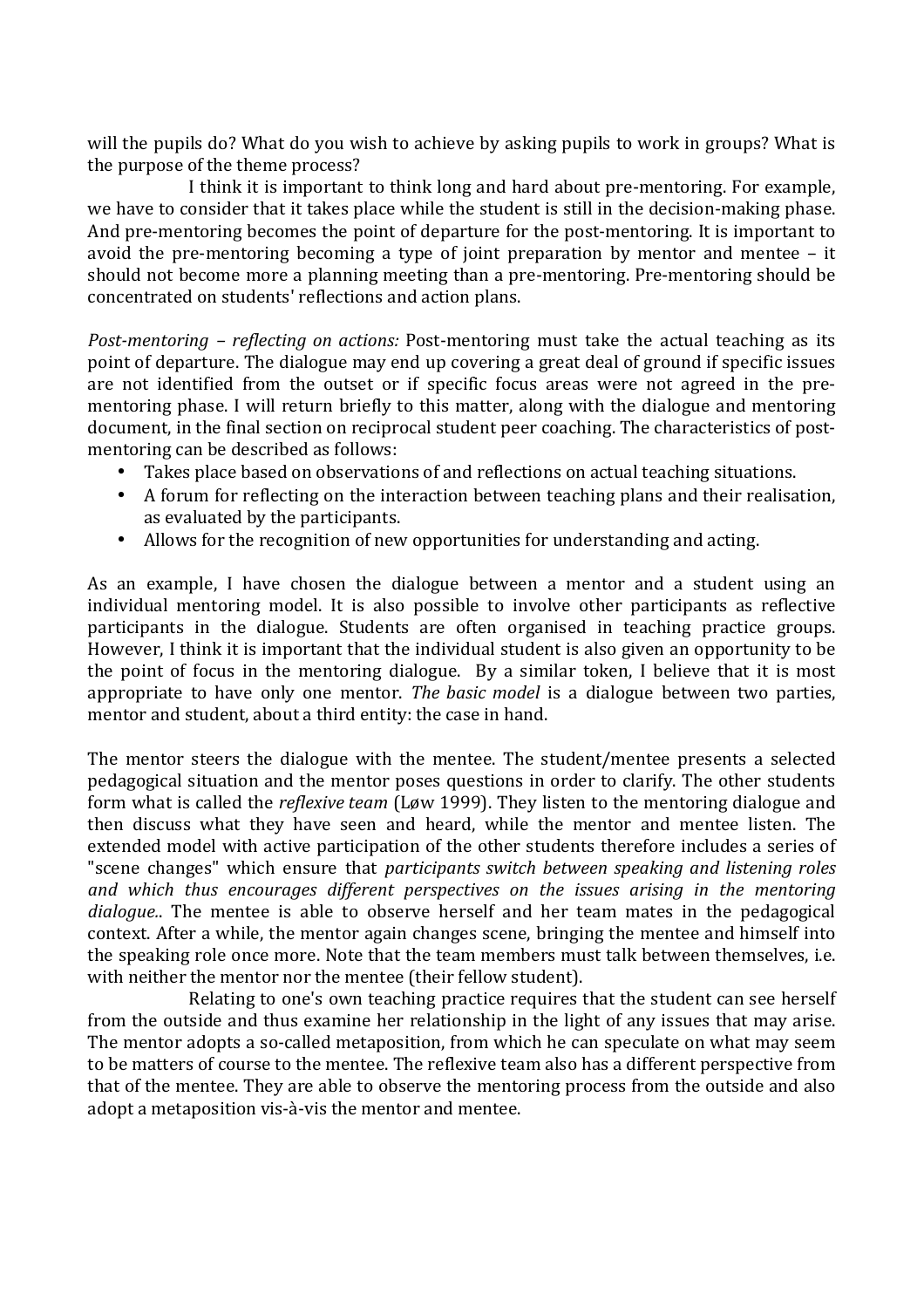*Post-mentoring* can best be described as a structured dialogue, which reviews a series of different fields, ranging from procedural agreements and descriptions to evaluation (and possibly grading). At the start of the process, the weight of emphasis in the description is on the pedagogical situation. By the end of the process however, the weight of emphasis changes to what the student can extract from the interview in the way of learning.

 The mentoring process can be described as a spiral movement, in which descriptions and dialogue together lead to recognitions, which subsequently lead to new descriptions, and so on. In the following I split the process into different phases. These phases should, however, not be considered as phases with clear subdivisions in terms of timing and content. There are different approaches to dividing the process into phases but the progression is the same in all of them (Inglar 1997 and Lauvås & Handel 1997). I propose to split post-mentoring into the following four phases:

- Clarifying phase
- clarifies points of focus in the mentoring what will we be working on together?
- Investigative phase
- investigates and analyses points of focus how does the mentee feel about and understand the issues that have arisen?
- Action phase

- mobilising the mentee's problem-solving (problem-resolving) resources – which alternative courses of action does the mentee envisage?

- Evaluation phase
- mutual assessments of the mentoring dialogue process
- what (in particular) has the mentee learned?

The progression marks some decisive points of reference in the mentoring process. For example, these may be highlighted by the fact that the descriptive, investigative and recognition-based phases take place prior to phases which involve an exchange of experience and proposals for action. In the following I will provide several examples of the types of questions that are related to progression in the dialogue.

A mentor's basic toolbox contains professional, informative and communicative skills. The weight of emphasis on these three principal components will vary, depending in the tradition or strategy, within which the mentoring process takes place. In critical and reflexive mentoring, the mentor's *communicative skills* are decisive, as they are in fact determinant factors in creating processes which encourage critical reflection.

 One of the preconditions for successful mentoring is that *a positive relationship between tutor and students* is established from the very beginning. At their first meeting, both tutor and students are open to new impressions (Tron Inglar 1997). Both parties absorb and emit messages that are verbal (digital) and non-verbal (analogue) in character. Each forms an opinion, which is seldom expressed verbally. The establishment of social relationships requires special awareness of non-verbal communication (body language, intonation, etc.) as these are thought to be especially significant to the way the parties decode the atmosphere/mood of their meeting.

 Another important precondition for successful mentoring is that *the atmosphere established reflects fundamental respect* for den individual's right to have opinions and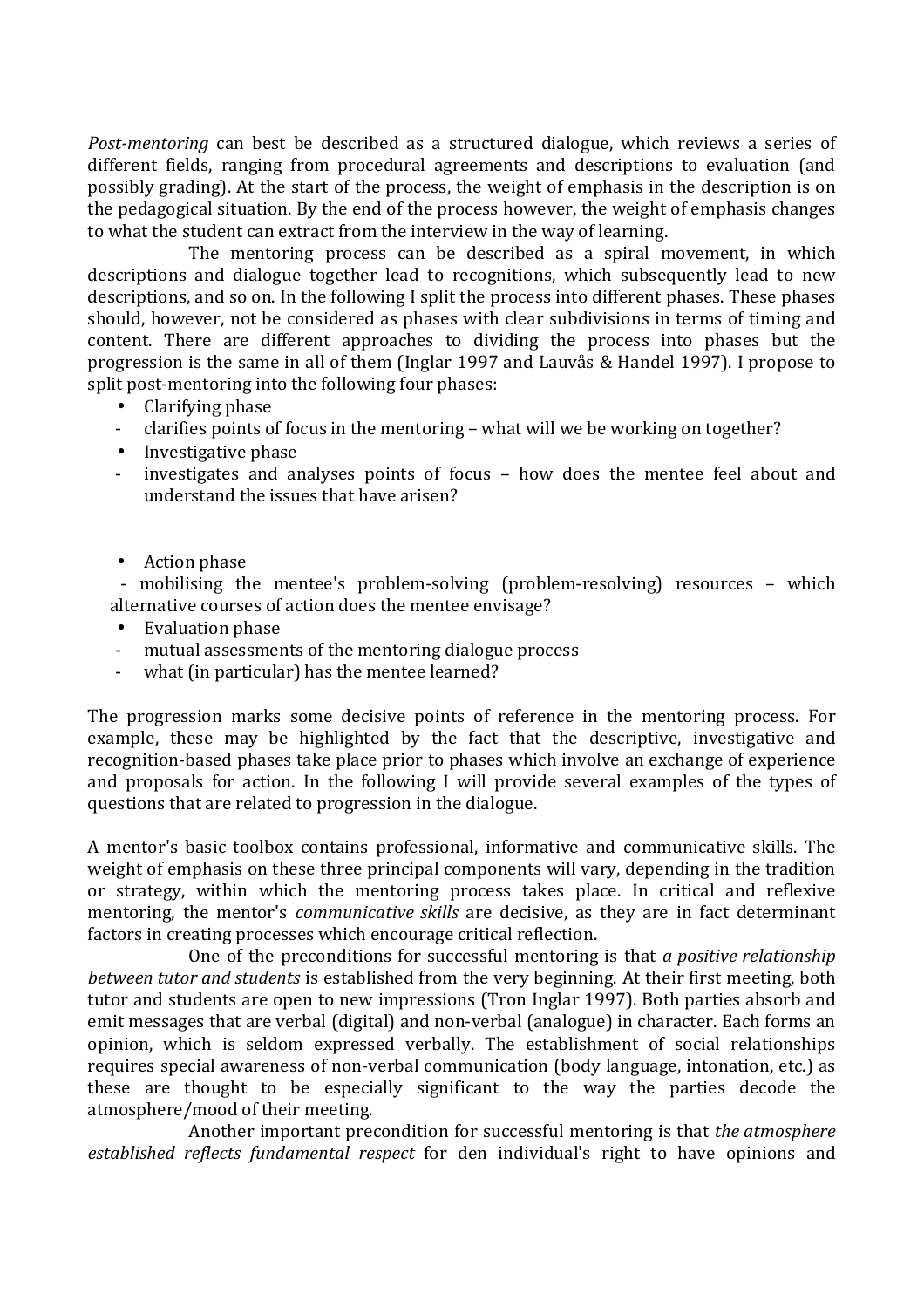thoughts of her own (Løw 1999). The more secure the relationship, the more attention is drawn to verbal language – i.e. the information contained in the message. The opposite is also true. The more uncertain the relationship, the more attention is drawn to non-verbal language, i.e. the way in which things are said.

 An important precondition for learning and creating change through the dialogue is that there are external disruptions. In the present context, these are *challenging questions*. The mentor's questions must not be excessively disruptive – nor must his questions be too unusual. If so, the mentee is likely to repudiate the challenge. However, the questions should not cause too little disruption – they should not be too commonplace. If they are too ordinary, questions fail to facilitate a new perspective. If the mentor succeeds in striking the perfect balance and asks suitably unusual questions, the mentor lays open opportunities for the mentee to expand her sphere of comprehension and scope for action. As suggested by the quote from Karl Tomm at the top of this article, the questions posed by the mentor are not random at all. When a mentor asks "When did Tom begin to have difficulties?", he is asking a completely different question from "When did you begin to find Tom difficult to deal with?"

 In the clarification phase of the post-mentoring process, the primary objective of the mentor's questions is to clarify the case – what will we be working on together?

 He will ask who did what, where, when, how and to what end. The mentor's role can be described metaphorically as the role of detective.

 The mentor employs active listening at every phase in the process but particularly in the clarification phase. The mentor employs *active listening* at every phase in the process but particularly in the clarification phase. The mentor demonstrates that he is listening actively and reports what he has heard. For example, he says: Am I right in thinking – does this mean that...?

 There are four elements in an active listening process: repetitions, pauses, elaborations and summaries. The technique is used for a number of reasons, including to clarify whether the student's explanation is based on his own impression of the situation.

 In the subsequent investigative phase, the purpose of the mentor's questions will be to *examine* the case in more detail. By asking questions, the mentor seeks to elucidate key connections and differences (Løw 1999).

 For example, he asks: "How do you feel when Tom suddenly leaves the classroom?" or "Are there any situations in which you have no qualms about saying No?" Here, the mentor's role can be described metaphorically as the role of researcher.

 In the action phase, the mentor asks questions, *the purpose of which is to mobilise reflection and creativity in the student.* 

 For example, the mentor may ask: "If your fellow students were to suggest the best solution for you, which would they choose?" In this phase, the mentor's role can be described metaphorically as the role of guide.

 The mentor may possibly follow a *pattern,* in which he first asks about a specific person, i.e. the mentee, and then expands the perspective by posing questions with successively more connections within the context – e.g. other teaching practice tutors and students. Similarly, the mentor will often start in the *present tense* and may then expand using the past and future tenses. In actual fact, the mentor may first and foremost ask questions in the post-mentoring, such as: "Did the lesson go as planned?" Later, the mentor might ask: "Were there times when you felt that you followed your lesson plan?"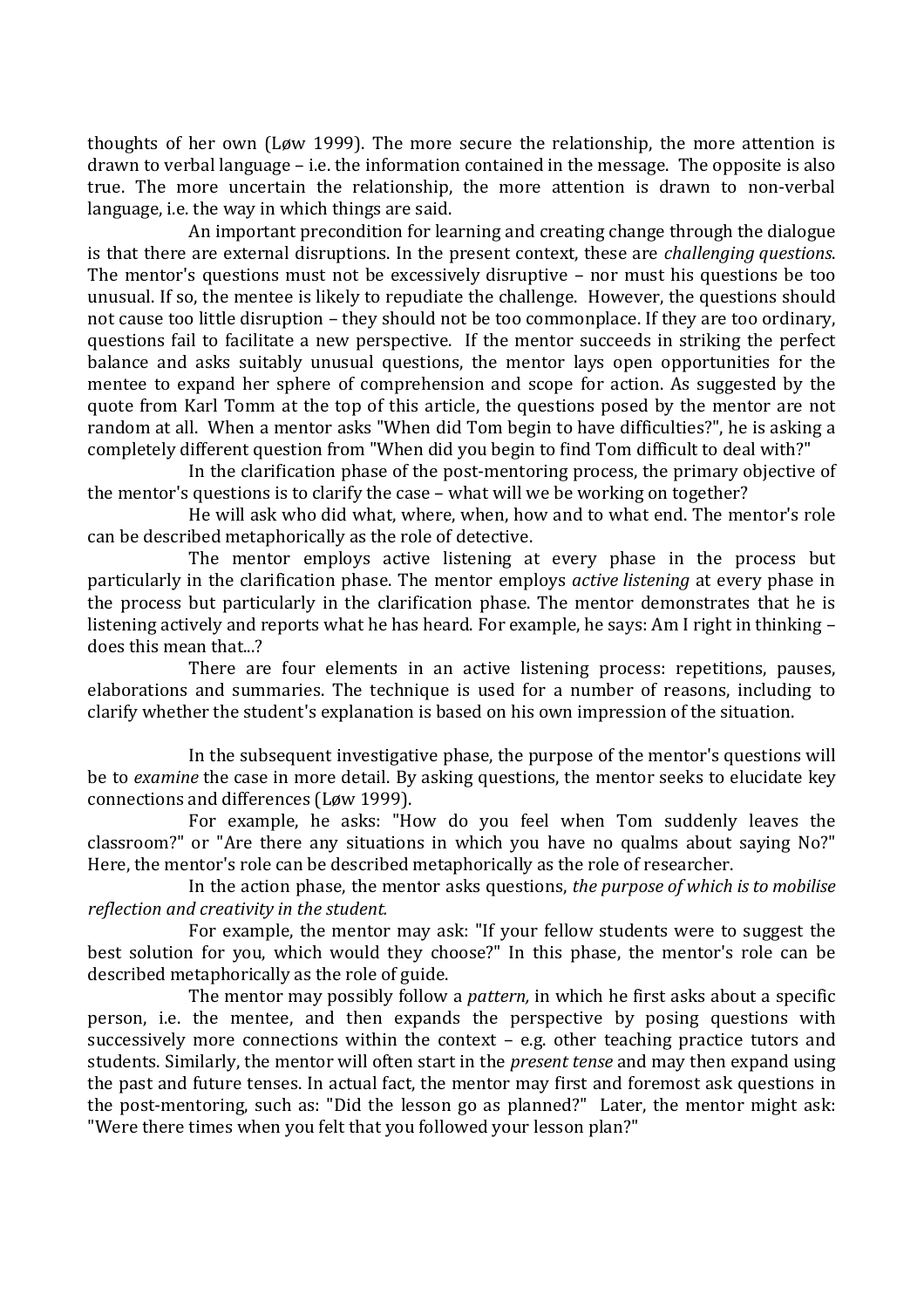His questions may also revolve around *actions, experiences, resources and theories.* The dialogue may also start by examining the student's actions in a specific teaching situation. The mentor may then ask if the student has had similar experiences, if she can relate theories to the situations and resources she can apply in connection with such situations.

Depending on his mentoring intentions, the mentor could also ask other questions. For example:

- How will you know when your goal is achieved? (goal-oriented question)
- What will you do if they aren't willing to form a circle? (action-oriented question)
- What would you think if she continued to respond without being asked? (explanatory question)
- When you get involved, whose side are you on most often the girls' or the boys'? (context-oriented question)
- What do you see as the best type of support to give: leaving her alone, remaining in the vicinity, trying to talk to her or giving her a hug? (question about differences)
- How did you view the situation that set off the reaction?" (question about the student's attention)
- What do you think she thinks when she finds herself in this situation? (question about others' attention)

## **Structured interviews between students**

Students are often put together in teaching practice groups. I believe this provides excellent opportunities for mutual support and challenges. What the students learn from teaching practice can be organised so that they take it in turns to perform different classroom assignments. I believe it is important that the individual student gains an understanding of the various teaching situations for herself. This also releases resources so that the other students in the group can *make observations.* Teaching demands so much attention and involvement on the part of the student that she will find it difficult to observe her own actions. Her fellow students will be able to maintain sufficient objective distance to make observations and discuss them as joint reflections on her actions. However, making and recording classroom observations is not as simple as it would seem. The mentor is well-advised to assign *focal points* for the students' observations. And once these focal points are clarified, the students' reflections on the actions are already in progress!

Similarly, the mentor and student observers are advised jointly to write down what they have observed. Although this is advisable simply to ensure that the mentor and students remember what they have observed, the process of writing them down often creates a new perspective on the topic. The notes are also useful when the student or students write(s) a *mentoring document*. The purpose of a mentoring document is to ensure that the student seeks in advance to clarify for herself what ground she specifically needs the mentoring process to cover. This gives the remaining participants a chance to prepare and it helps the mentor to identify and focus the dialogue on the key principles and circumstances stated in the mentoring document.

 Reciprocal peer coaching between the students is an important key element in the process of learning from teaching practice. At the teacher training college, students must be given the chance to learn how to set up and conduct structured dialogues with one another